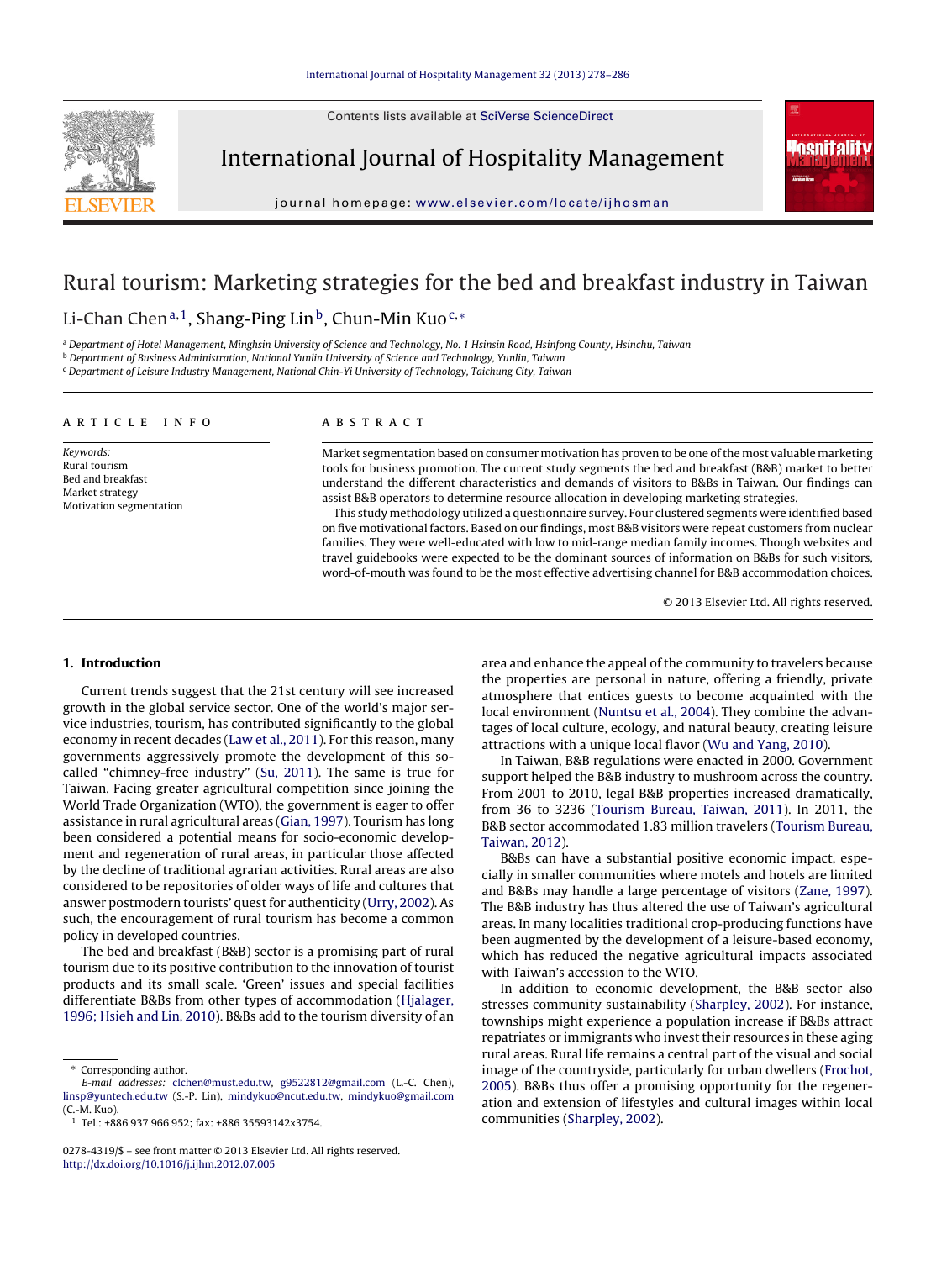In order to successfully operate a B&B, it is essential to identify and target particular market segments [\(Heung et al., 1995;](#page--1-0) [Lee et al., 2004\).](#page--1-0) While the B&B sector has several advantages over more traditional types of accommodation, B&Bs in rural areas often experience resource-based marketing obstacles. First, many B&B operators are frustrated or uncomfortable with making marketing decisions because of the lack of immediate returns [\(Davies](#page--1-0) [et al., 1993; Oppermann, 1996; Rogak, 2000\).](#page--1-0) Further, B&B operations typically generate relatively low levels of income during the off-seasons, making marketing expenditures a challenge for many operators. Moreover, B&B owners may lack professional skills or accommodation management knowledge to promote their products. Finally, Taiwanese owners of legal B&Bs are often threatened by investors from illegal large-scale or more upscale B&B properties ([Tourism Bureau, Taiwan, 2012\).](#page--1-0)

Therefore, defining appropriate target markets and developing effective marketing strategies for those markets are critical issues for legal B&B operators. This study identifies market segments and visitor characteristics for Taiwan B&Bs to help operators develop marketing strategies, allocate resources efficiently, and achieve sustainability. This study has four main objectives:

- (1) Identifying the underlying dimensions of visitors' motivations when choosing B&B accommodations.
- (2) Segmenting the B&B market using a cluster analysis based on motivations.
- (3) Understanding visitors' decision-making channels in order to allocate resources to promotion channels.
- (4) Offering managerial implications from a marketing mix perspective.

#### **2. Literature review**

#### 2.1. Characteristics of B&B visitors

B&B visiting patterns are characterized by a high proportion of weekend visitors. Studies conducted in many countries have suggested that typical B&B visitors include pre-middle aged families with children. For example, [Pevetz \(1982\)](#page--1-0) found that in Austria, 66% of B&B tourists were between the ages of 31 and 49, with most having children under the age of 16. Survey results collected in Minnesota, USA, showed that the majority of B&B visitors were families in their thirties or forties with children who had higher income levels and had graduated from college [\(Koth and Norman,](#page--1-0) [1989\).](#page--1-0) [Fleischer and Pizam \(1997\)](#page--1-0) found that B&B visitors in Israel were predominantly urban adults with children; common occupations included professors or business owners. A similar profile of visitors was described by [Vofeler's work \(1977\)](#page--1-0) in Canada. Since these studies all pertain to western countries, the current study seeks to identify client characteristics of Taiwan B&Bs, to increase our knowledge of the B&B market in Asia.

#### 2.2. Need for segmentation

Market segmentation is a technique used to help the organization to target particular market segments that are likely to purchase the organization's products [\(Reid and Bojanic, 2006\).](#page--1-0) It is a cornerstone of marketing strategy and can result in a more effective use of marketing and promotional dollars ([Kotler and McDougall, 1983;](#page--1-0) [Park and Yoon, 2009\).](#page--1-0) Though the need for marketing segmentation is as critical for rural tourism operators as it is for other tourism sectors [\(Frochot, 2005; Getz and Page, 1997\),](#page--1-0) few studies to date have offered effective marketing proposals for B&B owners or identified the wide range of tourist needs and expectations associated with rural areas ([Gilbert, 1989\).](#page--1-0) This information is required for a deeper understanding of the current B&B market.

B&Bs are a unique sector within the tourism industry, because they are run by operators who offer personalized service in a homely environment [\(Hsieh and Lin, 2010\).](#page--1-0) The B&B accommodation market thus represents a compelling alternative to more traditional types of accommodation and has become increasingly popular with travelers who do not want to stay in traditional hotels or motels [\(Hsieh and Lin, 2010\).](#page--1-0) While some travelers are looking for a place to relax [\(Schiff, 1993\),](#page--1-0) most B&B guests are looking for short vacations relatively close to home, where they can experience uniqueness not only in terms of the location, but also in terms of the accommodations themselves ([Lanier and Berman,](#page--1-0) [1993\).](#page--1-0) In addition, some B&Bs fascinate nostalgia enthusiasts due to the architecture or the farming activities [\(Gian, 1997\).](#page--1-0) These differences suggest that a "blanket" marketing approach targeted at general visitors is unlikely to be effective. Thus, market segmentation may be able to identify particular niche markets.

#### 2.3. Motivation-based segmentation

Market segmentation can be accomplished using different types of data, including geographic, demographic, psychographic, and behavioral variables [\(Reid and Bojanic, 2006\).](#page--1-0) Customers do not make consumption decisions in a vacuum. Rather, they are affected by both external and internal factors. External influences include culture, socioeconomic level, reference groups and household income, while internal influences include motivation, personality and self-image characteristics ([Kotler and McDougall, 1983\).](#page--1-0) Motivation is considered to be one of the strongest psychographic variables of segmentation bases because it is defined as a personal inner state that directly satisfies a felt need, as well as triggers behavioral intention and actual consumption behaviors [\(Park and](#page--1-0) [Yoon, 2009\).](#page--1-0)

While it is possible to segment the B&B sector using product/activity categories, this would be of limited interest since such categories would not show how visitors perceive B&B offers. Further, as visitors' perceptions can vary dramatically, it might be more appropriate to employ a segmentation technique based on psychographic criteria, rather than one based on product bundles or demographic data ([Frochot, 2005\).](#page--1-0) Accordingly, the present study employs motivation-based segmentation. This method is recognized as a relevant technique for gaining knowledge of consumer markets. It also offers greater understanding of B&B development as a social and psychological phenomenon. Finally, it allows us to offer practical managerial insights [\(Cohen, 1974\).](#page--1-0)

With respect to the importance of motivation-based segmentation in tourism studies, [Sharpley and Sharpley \(1997\)](#page--1-0) showed that relaxing and escape from daily life was critical motivations for visiting rural attractions. [Park and Yoon's](#page--1-0) research on rural villages in Korea (2009) identified six motivations including relaxation, socialization, learning, family togetherness, novelty, nd excitement. Similarly, [Loker-Murphy \(1996\)](#page--1-0) performed a motivation-based segmentation study that investigated backpackers in Australian national parks. The results outlined multiple motivations such as "meeting the locals" and "excitement/adventure" as cluster bases, where four clusters were identified as having significant variance among the subgroups. [Song \(2005\), w](#page--1-0)ho segmented Korean tourists in rural areas, found that the major motivational clusters influencing visits to rural tourism villages were "learning and family gathering," "relaxing by escaping from the daily life," "selffulfillment," "refreshment," "accessibility," and "activities". [Gian's](#page--1-0) [\(1997\)](#page--1-0) investigation of pensioners in agricultural areas identified multiple motivations like "learning," "relaxing," "simplicity," and "curiosity" as cluster bases. The above studies reveal that